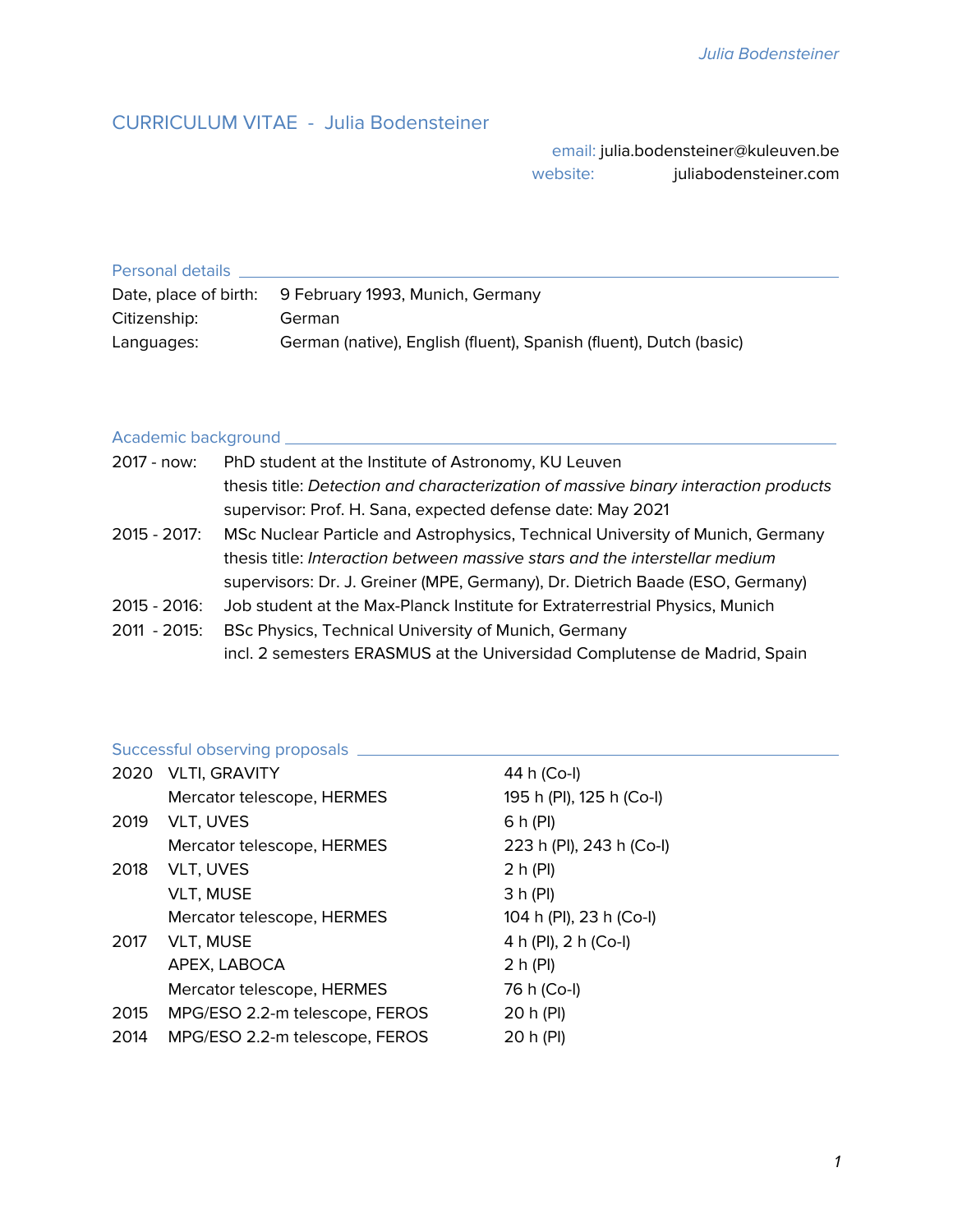### Observing experience

| 2020 Mercator telescope, HERMES               | 15 nights (remote due to COVID19) |
|-----------------------------------------------|-----------------------------------|
| 2019 Mercator telescope, HERMES and MAIA      | 20 nights                         |
| 2018 Mercator telescope, HERMES               | 10 nights                         |
| 2016 MPG/ESO 2.2-m telescope, FEROS and GROND | 12 nights                         |
| 2015 MPG/ESO-2.2m telescope, FEROS and GROND  | 9 nights                          |
|                                               |                                   |

#### Teaching and supervision

|                             | 2020 co-supervision MSc thesis "On the photometric and spectroscopic variability of Be stars" |
|-----------------------------|-----------------------------------------------------------------------------------------------|
| 2019                        | teaching Assistant for the course "High Energy Astrophysics" (Prof. H. Sana)                  |
|                             | co-supervision MSc project "Investigating the possible binary origin of Be stars"             |
| $\mathcal{L}_{\mathcal{L}}$ |                                                                                               |

2018 co-supervision MSc project "Spectroscopic characterization of a eclipsing binary system" co-supervision BSc project "Open clusters"

#### Outreach <u>example</u>

| 2020 Public talk in the context of "Couch of Science", online      |  |
|--------------------------------------------------------------------|--|
| Active participation in the "Skype a Scientist" initiative, online |  |

- 2019 Lecture about "Stellar Clusters" in a Flemish summer schoolfor high-school students Public talk in a bar in the context of the "Pint of Science", Leuven, Belgium Participation in the open-door day "STEM University" at KU Leuven, Belgium
- 2018 Participation in the open-door day "Dag van de Wetenschap" at KU Leuven, Belgium
- 2018 supervision of a high-school student in a 1-week project about stellar spectroscopy Participation in the open-door day "Kids University" at KU Leuven, Belgium Participation in high-school visits at KU Leuven, Belgium

## Grants and awards

2019 IAU Travel Grant for the Bologna Cluster Conference (250 EUR)

#### Others

- organization of weekly PhD meetings at the Institute of Astronomy, KU Leuven
- participation in the KU Leuven Datathon (four 2nd places out of five categories in 2018, 2nd place in the category "Best PhD team" in 2019)
- member of the organization committee for the Institutes Outing 2019
- participation in the Buddy programme for incoming international students at KU Leuven